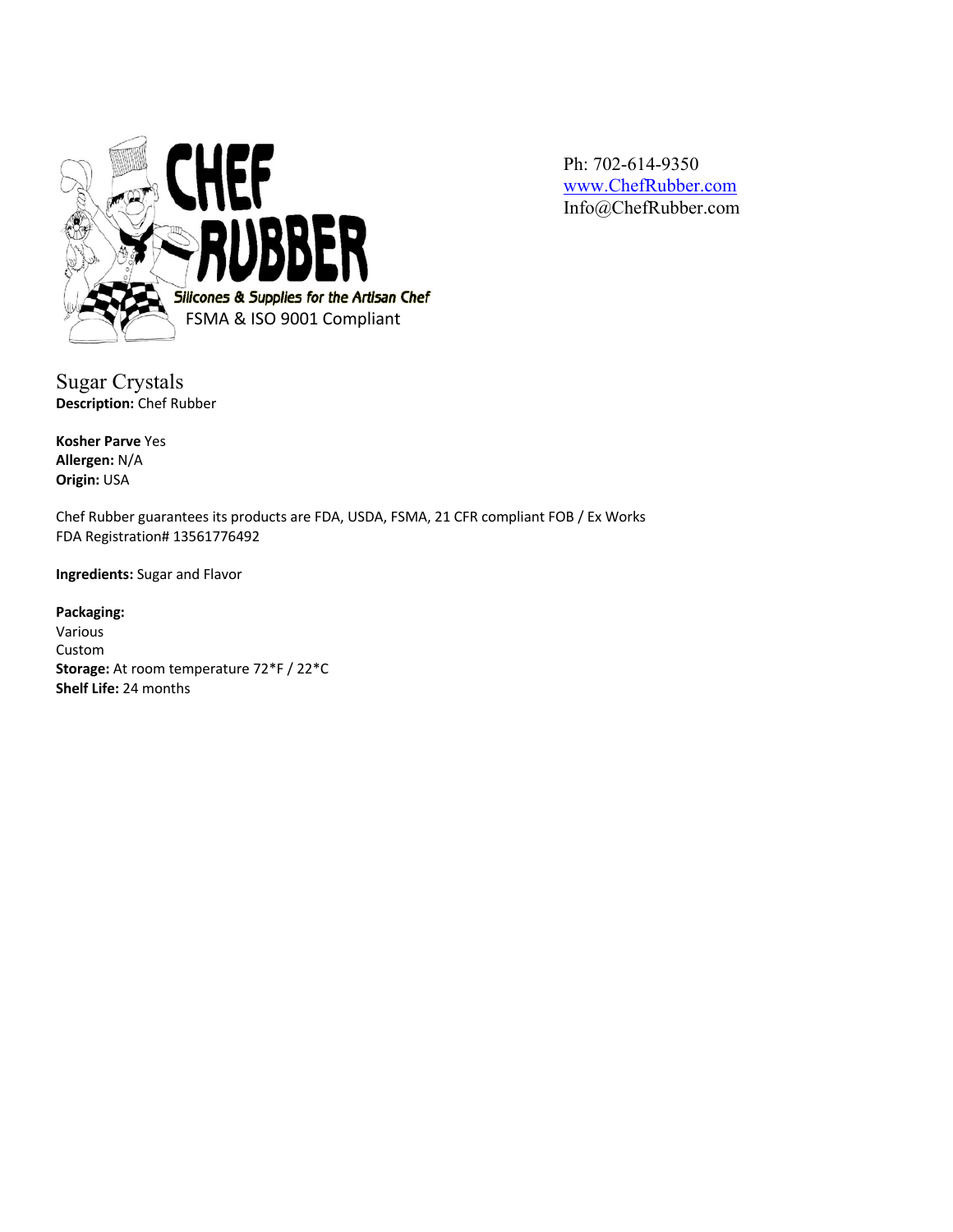| Nutrients per:                 |         |                  |
|--------------------------------|---------|------------------|
| 100 g                          |         |                  |
|                                |         |                  |
| Water                          | g       | 0                |
| Energy                         | kcal    | $\boldsymbol{0}$ |
| Energy                         | kJ      | 387              |
| Protein                        | g       | 0                |
| Total lipid (fat)              | g       | 0                |
| Ash                            | g       | 0                |
| Carbohydrate, by difference    | g       | 100              |
| Fiber, total dietary           | g       | 0                |
| Sugars, total                  | g       | 0                |
| <b>Minerals</b>                |         |                  |
| Calcium, Ca                    | mg      | 0                |
| Iron, Fe                       | mg      | 0                |
| Magnesium, Mg                  | mg      | 0                |
| Phosphorus, P                  | mg      | 0                |
| Potassium, K                   | mg      | 0                |
| Sodium, Na                     | mg      | 0                |
| Zinc, Zn                       | mg      | 0                |
| Copper, Cu                     | mg      | 0                |
| Manganese, Mn                  | mg      | 0                |
| Selenium, Se                   | μg      | 0                |
| <b>Vitamins</b>                |         |                  |
| Vitamin C, total ascorbic acid | mg      | 0                |
| Thiamin                        | mg      | 0                |
| Riboflavin                     | mg      | 0                |
| Niacin                         | mg      | 0                |
| Pantothenic acid               | mg      | 0                |
| Vitamin B-6                    | mg      | 0                |
| Folate, total                  | μg      | 0                |
| Folic acid                     | μg      | 0                |
| Folate, food                   | μg      | 0                |
| Folate, DFE                    | μg      | 0                |
| Choline, total                 | mg      | 0                |
| Vitamin B-12                   | μg      | 0                |
| Vitamin B-12, added            | $\mu$ g | 0                |
| Vitamin A, RAE                 | $\mu$ g | 0                |
| Retinol                        | μg      | 0                |
| Carotene, beta                 | $\mu$ g | 0                |
| Carotene, alpha                | μg      | 0                |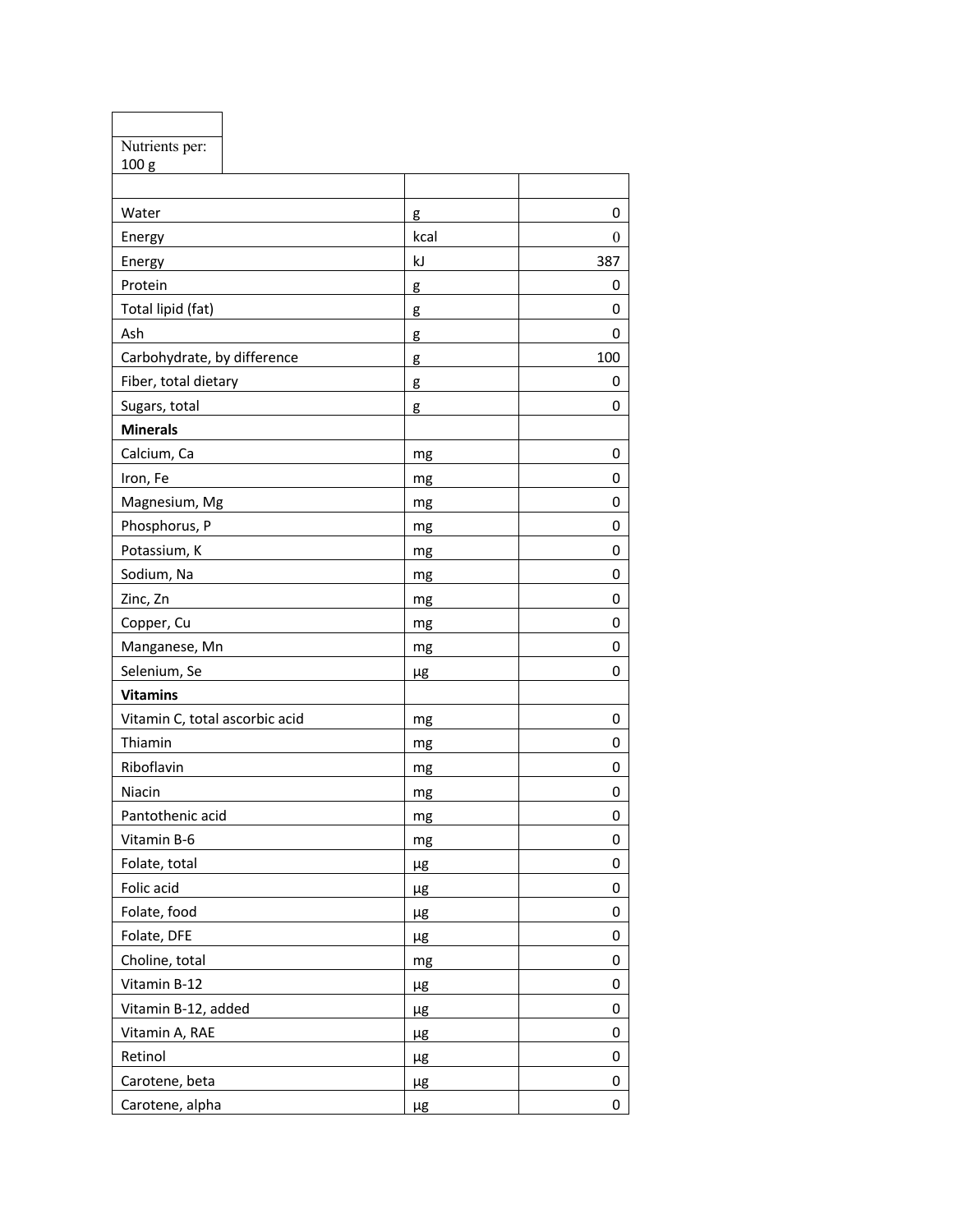| Cryptoxanthin, beta                | μg | 0 |
|------------------------------------|----|---|
| Vitamin A, IU                      | IU | 0 |
| Lycopene                           | μg | 0 |
| Lutein + zeaxanthin                | μg | 0 |
| Vitamin E (alpha-tocopherol)       | mg | 0 |
| Vitamin E, added                   | mg | 0 |
| Vitamin K (phylloquinone)          | μg | 0 |
| Lipids                             |    |   |
| Fatty acids, total saturated       | g  | 0 |
| 4:00                               | g  | 0 |
| 6:00                               | g  | 0 |
| 8:00                               | g  | 0 |
| 10:00                              | g  | 0 |
| 12:00                              | g  | 0 |
| 14:00                              | g  | 0 |
| 16:00                              | g  | 0 |
| 18:00                              | g  | 0 |
| Fatty acids, total monounsaturated | g  | 0 |
| 16:1 undifferentiated              | g  | 0 |
| 18:1 undifferentiated              | g  | 0 |
| 20:01                              | g  | 0 |
| 22:1 undifferentiated              | g  | 0 |
| Fatty acids, total polyunsaturated | g  | 0 |
| 18:2 undifferentiated              | g  | 0 |
| 18:3 undifferentiated              | g  | 0 |
| 18:04                              | g  | 0 |
| 20:4 undifferentiated              | g  | 0 |
| 20:5 n-3 (EPA)                     | g  | 0 |
| 22:5 n-3 (DPA)                     | g  | 0 |
| 22:6 n-3 (DHA)                     | g  | 0 |
| Cholesterol                        | mg | 0 |
| Phytosterols                       | mg | 0 |
| <b>Amino Acids</b>                 |    |   |
| Tryptophan                         | g  | 0 |
| Threonine                          | g  | 0 |
| Isoleucine                         | g  | 0 |
| Leucine                            | g  | 0 |
| Lysine                             | g  | 0 |
| Methionine                         | g  | 0 |
| Cystine                            | g  | 0 |
| Phenylalanine                      | g  | 0 |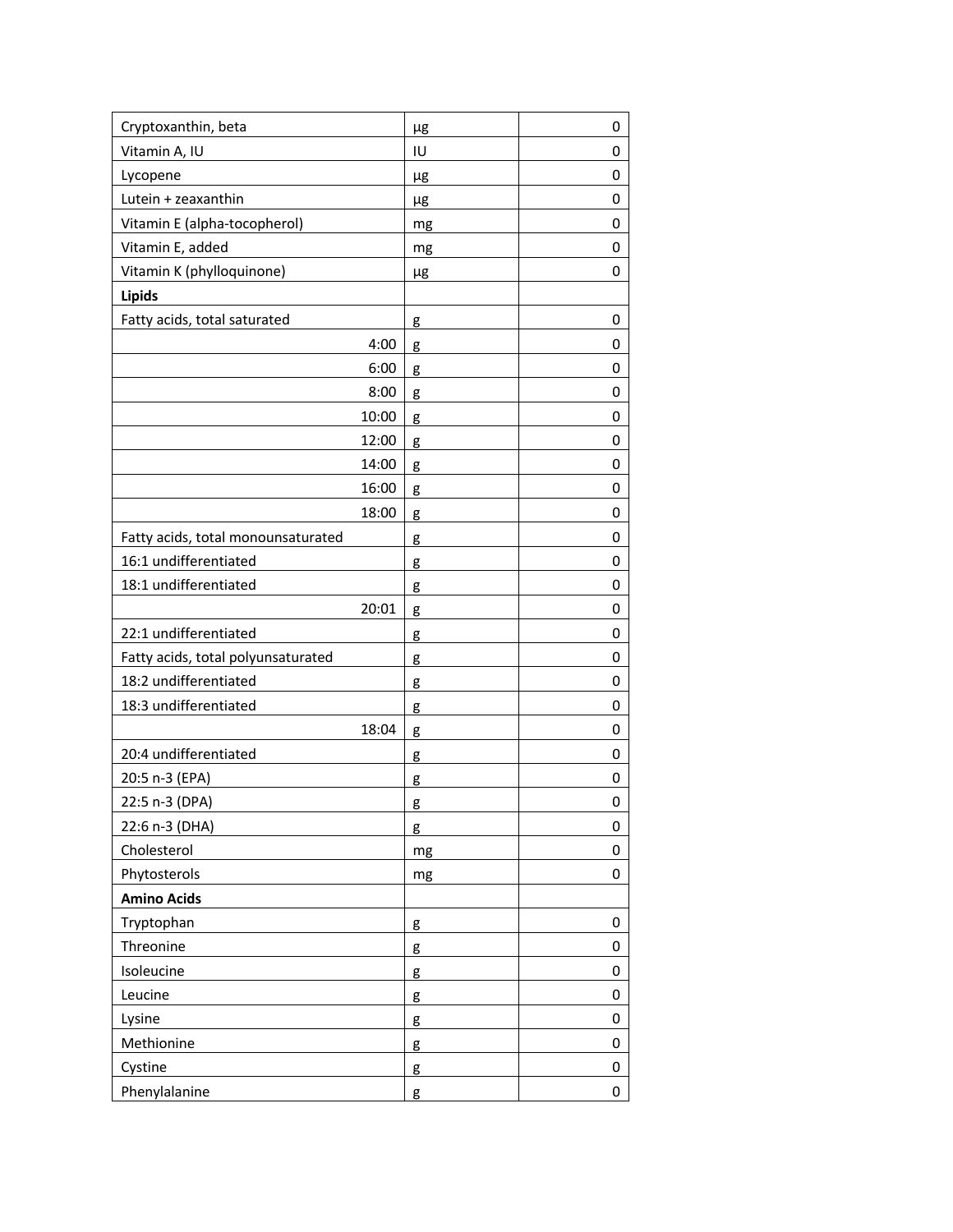| Tyrosine       | g  | 0 |
|----------------|----|---|
| Valine         | g  | 0 |
| Arginine       | g  | 0 |
| Histidine      | g  | 0 |
| Alanine        | g  | 0 |
| Aspartic acid  | g  | 0 |
| Glutamic acid  | g  | 0 |
| Glycine        | g  | 0 |
| Proline        | g  | 0 |
| Serine         | g  | 0 |
| Other          |    |   |
| Alcohol, ethyl | g  | 0 |
| Caffeine       | mg | 0 |
| Theobromine    | mg | 0 |

CHARACTERISTICS ACIDITY (OLEIC ACID): Max. 1.75% ASHES: − FAT: − FREE FATTY ACID 1.56% AOAC 940.28 FERMENTATION: − HUMIDITY LEVEL: Max. 1% IODINE: 33 -44 mEq of I2 MELTING POINT: 31 -35 °C MOISTURE: 0.14% Ohaus MB45 PEROXIDE: Max 3 mEq of O2 PH -LEVEL: − SAPONIFICATION: 188 -198 mg KOH/g SOLUBILITY: - COLOR VISUAL: Cream TASTE: Characteristic ODOR Characteristic FOREIGN MATERIAL: − DEFECTS: − AVERAGE SIZE: − CALIBER: − PARTICLE SIZE: −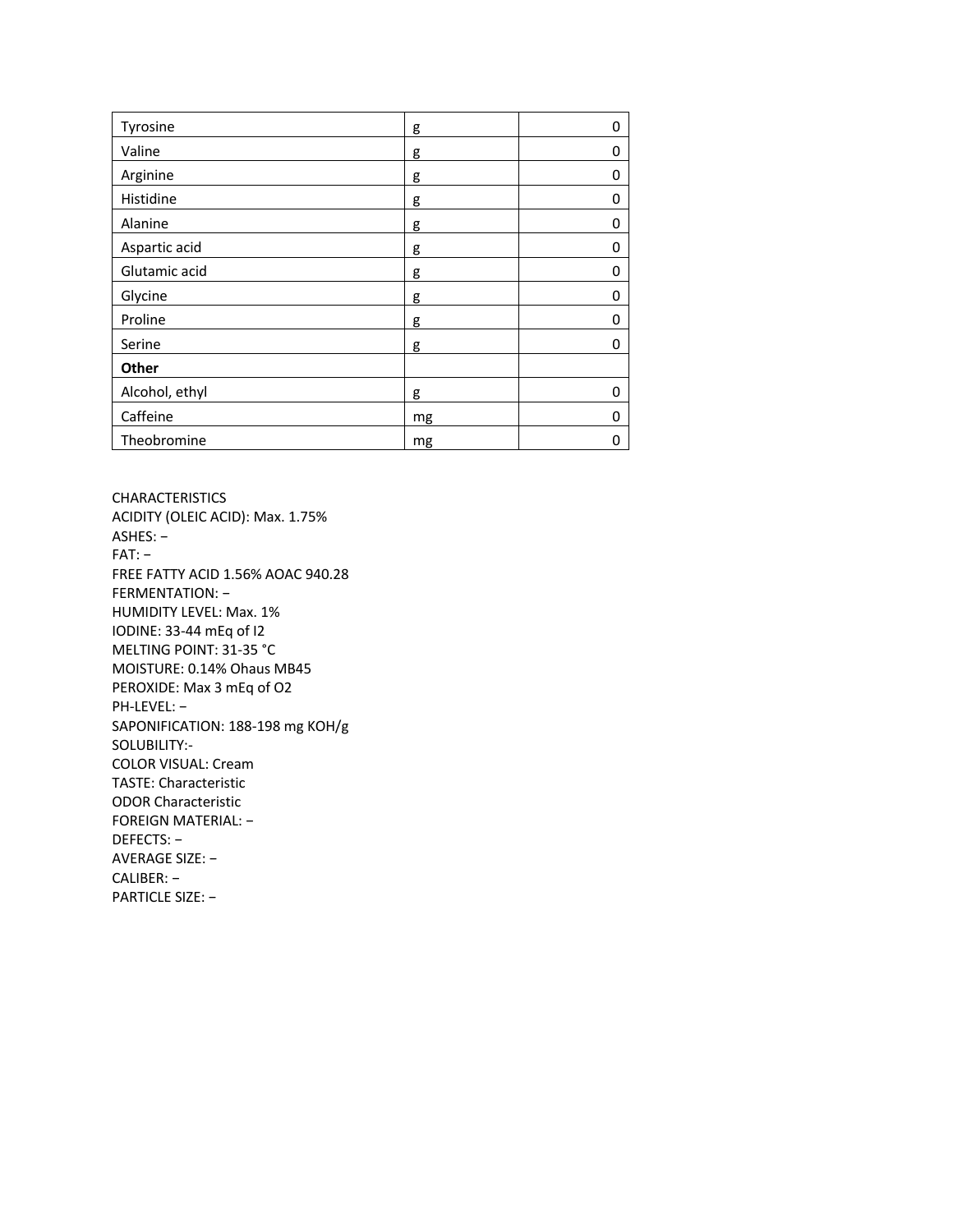MICROBIOLOGICAL PARAMETERS AEROBIC MESOPHILIC: Max. 5000 cfu/g AOAC 966.23 YEAST: Max. 10 cfu/g FDA-BAM,  $7<sup>th</sup>$  ed MOLD: Max. 10 cfu/g DA-BAM,  $7<sup>th</sup>$  ed Coliform <0.3 MPN/g AOAC 966.24 E. COLI: < 3 NMP/g Internal Method BAC04 SALMONELLA: Neg /375 AOAC 2004.03 STAPHYLOC. AUREUS: −Neg AFLATOXINS: −Neg P. AERUGINOSA: −Neg N. ENTEROBACT.: −Neg Internal Method BAC04 BACILLUS CEREUS: −Neg LIPASE ACTIVITY: -Neg POTEASE ACTIVITY:- Neg

Arsenic (As) Max. 1ppm Cadmium (Cd) Max. 1ppm Cobalt (Co) Max. 10ppm Chromium (Cr) Max. 60ppm Copper (Cu) Max. 50ppm Mercury (Hg) Max. 1ppm Nickel (Ni) Max. 40ppm Lead (Pb) Max. 10ppm Antimony (Sb) Max. 10ppm Selenium (Se) Max. 1ppm

## HACCP:

Raw Materials Analysis:  $\Rightarrow$  Parameters:  $\Rightarrow$  Tests:  $\Rightarrow$  Spray Dried:  $\Rightarrow$ 

 $\Rightarrow$ Processes:  $\Rightarrow$ Strength / Tone:  $\Rightarrow$ Color Output:  $\Rightarrow$ Application Test:  $\Rightarrow$  Packaging:  $\Rightarrow$ Microbial:  $\Rightarrow$ Autoclave.

 $\Rightarrow$ Press:  $\Rightarrow$ Hydrafication of components.  $\Rightarrow$ Carcerand Encapsulation.  $\Rightarrow$ Sheer process.  $\Rightarrow$ Cryodesiccation.

 $\Rightarrow$  Fusion Re-molecular.  $\Rightarrow$  Suspension.  $\Rightarrow$  Process:  $\Rightarrow$  Deposition.  $\Rightarrow$  Microbiological.  $\Rightarrow$ 

 $\Rightarrow$ Packaging & Weight Check.  $\Rightarrow$  Labeling.  $\Rightarrow$ QA.  $\Rightarrow$ Verification.  $\Rightarrow$ Cross reference.  $\Rightarrow$ GMP .  $\Rightarrow$ FDA.  $\Rightarrow$ USDA.

⇒ISO9001. ⇒Kosher. ⇒Halal. Record. ⇒Storage⇒shipping

## Halal Statement

Many of Chef Rubber products of color & ingredients contain no animal products or alcohol. *With the exception of* pork, beef, and fish gelatin; cheese and milk powders. *With the exception of* liquid luster spray color & glaze wash and confectioners glaze which contains alcohol. Chef Rubber hereby declares that product inquires of specific products shipped by Chef Rubber are free of alcohol, natural L-Cysteine extracted from hair or feathers, animal fats, and/or other meat by-products. Alcohol is not used in the processing of products. Of those products supplied is considered Halal by the definition set forth of the Islamic Food and Nutrition Council.